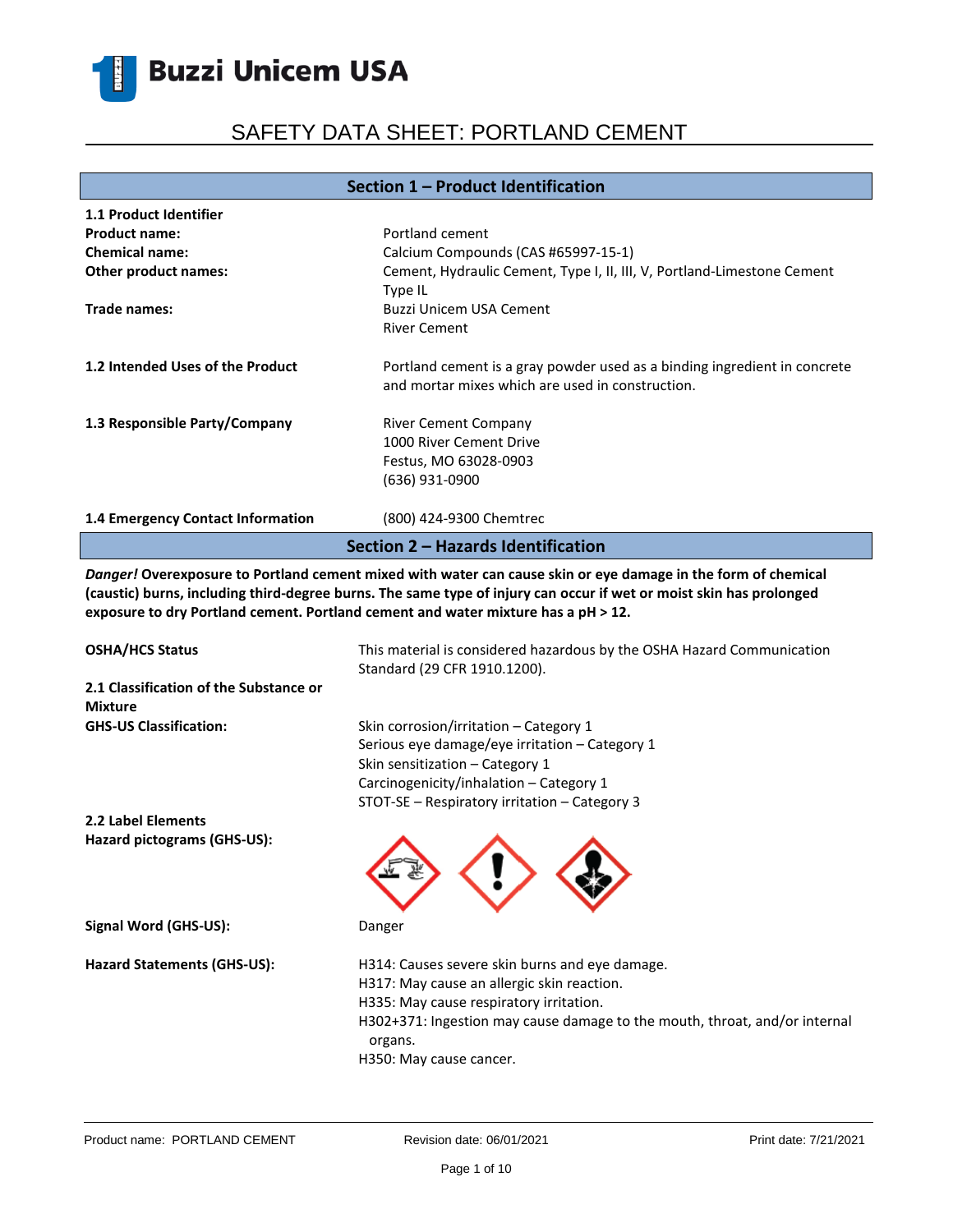

| <b>Precautionary Statements (GHS-US):</b> | P102: Keep out of reach of children.<br>P202: Do not handle until all safety precautions have been read and<br>understood.<br>P260: Do not breathe dusts.<br>P262: Do not get in eyes, on skin, or on clothing.<br>P264: Wash hands thoroughly after using this product.<br>P270: Do not eat, drink, or smoke while using this product.            |
|-------------------------------------------|----------------------------------------------------------------------------------------------------------------------------------------------------------------------------------------------------------------------------------------------------------------------------------------------------------------------------------------------------|
|                                           | P304+310+312+340: If inhaled: remove person to fresh air and keep<br>comfortable for breathing. Immediately call a poison control center or a<br>physician.<br>P305+351+388: If in eyes: Rinse cautiously with water for 20 minutes. Remove<br>contact lenses if present and easy to do. Continue rinsing. Get medical                             |
|                                           | attention.<br>P302+361+353: If on skin: Take off immediately all contaminated clothing and<br>rinse skin with water. Wash contaminated clothing before reuse.<br>P332+313: If skin irritation occurs, get medical attention.<br>P301+330+331+312: If swallowed: Rinse mouth. Do not induce vomiting.<br>Contact a poison center or physician.      |
|                                           | P403+233: Store in a well-ventilated area with container tightly closed.<br>P401: If stored in bulk, keep area secure.<br>P401: Material stockpiled in bulk or in silage may present an engulfment<br>hazard. Personnel should not enter bulk storage areas unless they have been<br>trained in the hazards of entering and working in such areas. |
| 2.3 Other hazards                         | Exposure to Portland cement mixed with water can cause skin or eye damage<br>in the form of chemical (caustic) burns, including third-degree burns. The same<br>type of injury can occur if wet or moist skin has prolonged exposure to dry<br>Portland cement. Portland cement and water mixture has a pH > 12.                                   |
| 2.4 Unknown Acute Toxicity                | No data available.                                                                                                                                                                                                                                                                                                                                 |

### **Section 3 – Composition/Information on Ingredients**

### **3.1 Substance**

Not applicable.

#### **3.2 Mixture**

Portland cement is a mixture of materials consisting of calcium silicates and calcium aluminates, calcium carbonate, crystalline silica and other additives.

| Ingredient/component                      | CAS No.    | Concentration percent wt. |
|-------------------------------------------|------------|---------------------------|
| Portland cement (containing)              | 65997-15-1 | 85-96                     |
| -Tri Calcium Silicate, 3CaO.SiO2          | 12168-85-3 | 45-68                     |
| -Di Calcium Silicate, 2CaO.SiO2           | 10034-77-2 | $4 - 14$                  |
| -Tri Calcium Aluminate, 3CaO.Al2O3        | 12042-78-3 | $5 - 7.5$                 |
| -Calcium Aluminoferrite, a solid solution | 12068-35-8 | $8 - 13$                  |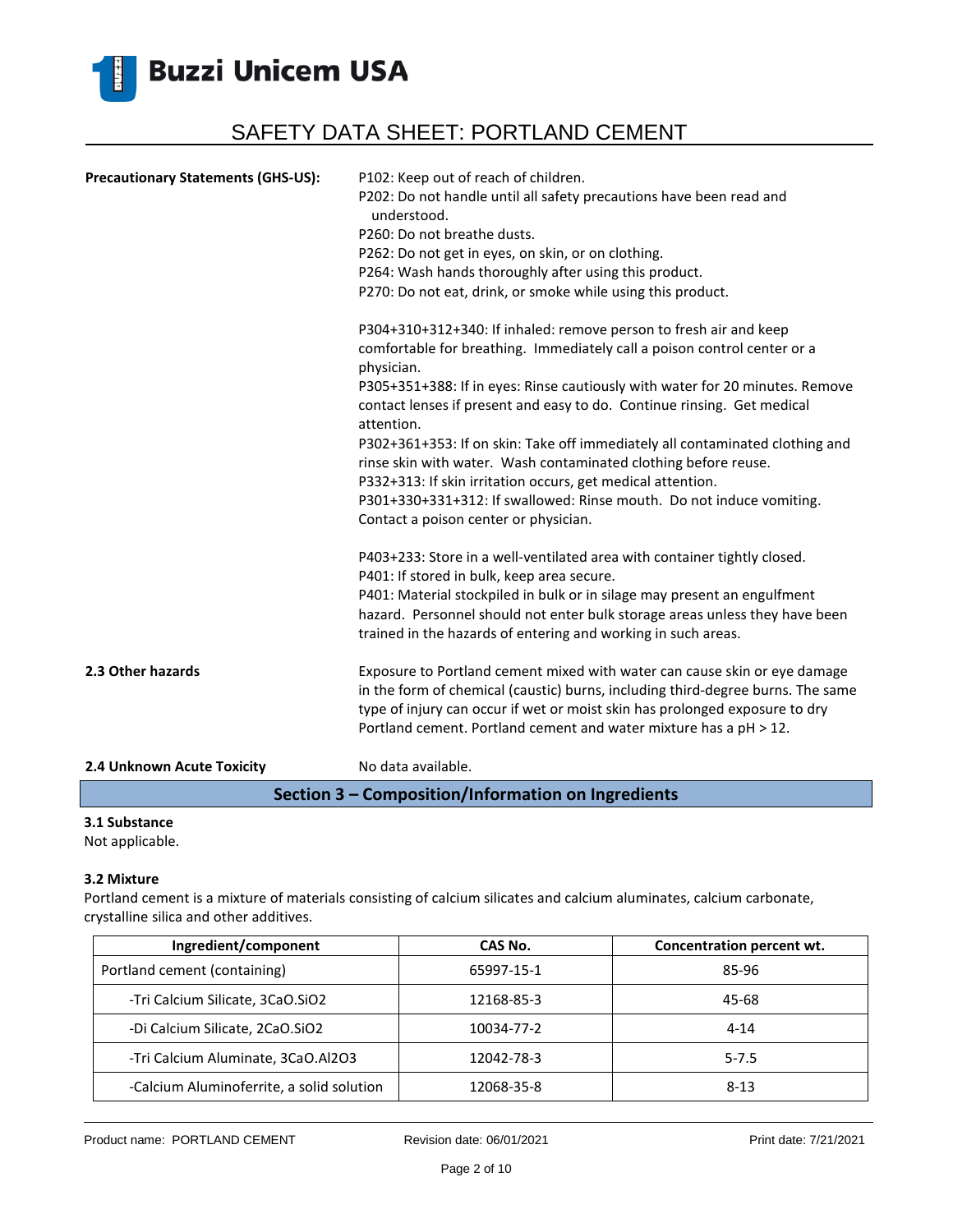

# SAFETY DATA SHEET: PORTLAND CEMENT

| Calcium sulfate (gypsum) CaSO4      | 13397-24-5 | 4-6         |
|-------------------------------------|------------|-------------|
| Calcium carbonate (limestone) CaCO3 | 1317-65-3  | $2 - 11$    |
| Crystalline silica (quartz)         | 14808-60-7 | Approx. 0.2 |

#### **Composition comments**

Portland cement may also contain small amounts of calcium oxide (a.k.a. quicklime) (CaO), magnesium oxide (MgO), sodium sulfate (Na2SO4), and potassium sulfate (K2SO4). Since Portland cement is manufactured from materials mined from the earth (limestone, shale, sand, gypsum), and process heat is provided by burning fuels derived from the earth, trace but detectable amounts of naturally occurring metals, and possibly harmful elements may be found during chemical analysis. Mercury and lead were not found to be present at or above detection levels. Cements subject to ASTM C-150 Standards may contain up to 1.50% insoluble residue. More than 0.1% of these residues may be free crystalline silica, a substance listed as a carcinogen by NTP, OSHA, ACGIH and/or IARC.

Portland cement is not listed as a carcinogen by NTP, OSHA, ACGIH or IARC. However it may contain trace amounts (<0.1%) of substances listed as a carcinogen by NTP, OSHA, ACGIH and/or IARC: chromium VI compounds (hexavalent chromium), nickel or lead.

| <b>SECTION 4 - First Aid Measures</b>                      |                                                                                                                                                                                                                                                                                                                              |  |
|------------------------------------------------------------|------------------------------------------------------------------------------------------------------------------------------------------------------------------------------------------------------------------------------------------------------------------------------------------------------------------------------|--|
| 4.1 Description of First Aid Measures                      |                                                                                                                                                                                                                                                                                                                              |  |
| Eye contact:                                               | Immediately flush eyes with plenty of water, occasionally lifting the upper<br>and lower eyelids. Check for and remove any contact lenses. Continue to<br>rinse for at least 20 minutes. Get medical attention immediately. Call a<br>poison center or physician. Chemical burns must be treated promptly by a<br>physician. |  |
| <b>Skin contact:</b>                                       | Take off immediately all contaminated clothing and rinse skin with plenty<br>of water. Wash contaminated clothing before reuse. If skin irritation<br>occurs, get medical attention.                                                                                                                                         |  |
| Inhalation:                                                | If breathing is difficult, remove person to fresh air and keep comfortable<br>for breathing. Immediately call a poison control center or a physician.                                                                                                                                                                        |  |
| Ingestion:                                                 | Do not induce vomiting. If subject is conscious, rinse the mouth with water<br>to remove any material and drink plenty of water to dilute any swallowed<br>material. Do not give drink or attempt to force water to an unconscious<br>person. Contact a poison center or physician.                                          |  |
| 4.2 Most Important Symptoms and Effects, Acute and Delayed |                                                                                                                                                                                                                                                                                                                              |  |
| Eye contact:                                               | Causes serious eye irritation and may scratch eye surface due to particle<br>abrasion. May cause chemical burns resulting in corneal damage.                                                                                                                                                                                 |  |
| <b>Skin contact:</b>                                       | Causes severe skin burns. Symptoms may include redness, pain, blisters.<br>Do not allow product to harden around any body part or allow continuous,<br>prolonged contact with skin. May cause sensitization by skin contact.                                                                                                 |  |
| Inhalation:                                                | May irritate nose and throat if dust is inhaled. Prolonged or repeated<br>inhalation of respirable dust may lead to respiratory tract or lung damage.                                                                                                                                                                        |  |
| Ingestion:                                                 | May cause irritation and burns of mouth, throat, stomach and digestive<br>tract if swallowed. May cause nausea or vomiting.                                                                                                                                                                                                  |  |

### **4.3 Recommendations for Immediate Medical Care or Special Treatment**

Seek immediate medical attention for inhalation of large quantities of dust or exposure of wet material over large areas of skin. Seek immediate medical attention if material comes into contact with eyes and cannot be immediately removed.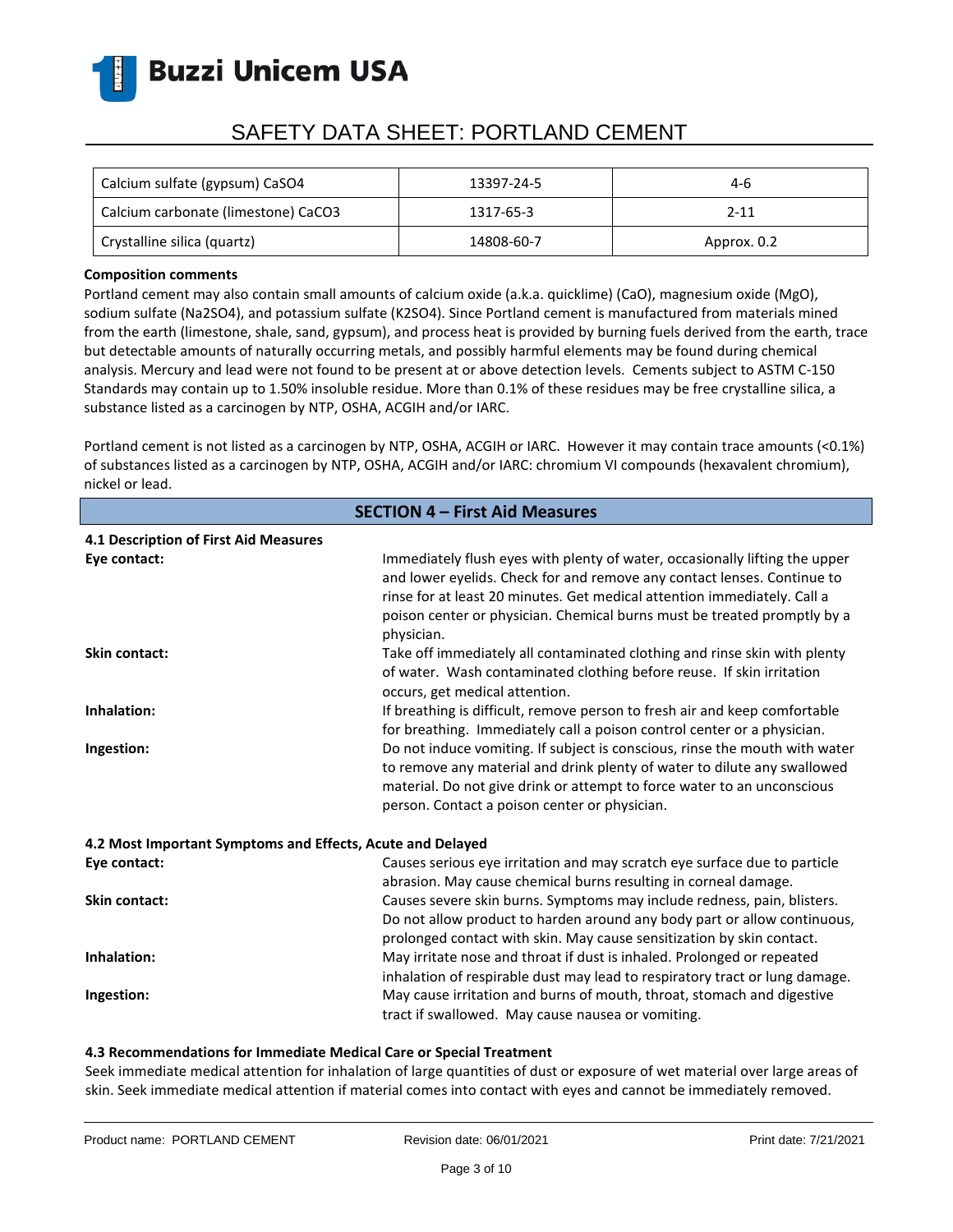

### **SECTION 5 – Fire-Fighting Measures**

| 5.1 Extinguishing Media         |                                                         |
|---------------------------------|---------------------------------------------------------|
| Suitable extinguishing media:   | Use media appropriate for surrounding fire.             |
| Unsuitable extinguishing media: | Do not use water jet or water-based fire extinguishers. |

#### **5.2 Special Hazards Arising from the Substance or Mixture**

**Fire hazard: Product does not burn however its packaging may.** Product does not burn however its packaging may.

#### **5.3 Advice for Fire Fighters**

Move containers from fire area if this can be done without risk. Use water spray to keep fire-exposed containers cool. Keep upwind of fire. Wear full firefighting turn-out gear (full Bunker gear) and respiratory protection (SCBA). **Hazardous decomposition products:** Decomposition products may include the following materials: carbon dioxide, carbon monoxide, sulfur oxides and metal oxide/oxides.

### **SECTION 6 – Accidental Release Measures**

| 6.1 Personal Precautions, Protective Equipment, and Emergency Procedures |                                                                                                                                                                                                                                                                                    |  |
|--------------------------------------------------------------------------|------------------------------------------------------------------------------------------------------------------------------------------------------------------------------------------------------------------------------------------------------------------------------------|--|
| <b>General measures:</b>                                                 | Avoid creating dust. Use personal protection recommended in Section 8.<br>Isolate the hazard area and deny entry to unnecessary and unprotected<br>personnel. Avoid contact with skin and eyes.                                                                                    |  |
| <b>6.2 Environmental Precautions</b>                                     | Avoid dispersal of spilled material and runoff and contact with soil,<br>waterways, drains and sewers. Inform the relevant authorities if the product<br>has entered the environment, including waterways, soil or air. Materials can<br>enter waterways through drainage systems. |  |
| 6.3 Methods and Material for Containment and Cleaning Up                 |                                                                                                                                                                                                                                                                                    |  |
| For containment:                                                         | Barricade material to prevent additional spillage.                                                                                                                                                                                                                                 |  |
| <b>Cleanup methods:</b>                                                  | Scoop or vacuum up spilled material while avoiding dust creation. Do not dry                                                                                                                                                                                                       |  |
|                                                                          | sweep. Vacuum dust with equipment fitted with a HEPA filter and place in a                                                                                                                                                                                                         |  |
|                                                                          | closed, labeled waste container. Scoop up wet material and place in                                                                                                                                                                                                                |  |
|                                                                          | approved container. Allow wet material to harden before disposal.                                                                                                                                                                                                                  |  |
| 6.4 Reference to Other                                                   | See Section 8 for exposure controls and personal protection and Section 13                                                                                                                                                                                                         |  |
| <b>Sections</b>                                                          | for disposal considerations.                                                                                                                                                                                                                                                       |  |
| <b>SECTION 7 - Handling and Storage</b>                                  |                                                                                                                                                                                                                                                                                    |  |
| 7.1 Precautions for Safe Handling                                        |                                                                                                                                                                                                                                                                                    |  |
| <b>Precautions:</b>                                                      | Use appropriate personal protective equipment (see Section 8). Persons                                                                                                                                                                                                             |  |
|                                                                          | with a history of skin sensitization problems should not be employed in any                                                                                                                                                                                                        |  |
|                                                                          | process in which this product is used. Do not get in eyes or on skin or                                                                                                                                                                                                            |  |
|                                                                          | clothing. Avoid the use of contact lenses when working with or handling this                                                                                                                                                                                                       |  |
|                                                                          | product. Do not breathe dust. Do not ingest. Do not eat, drink, smoke, or                                                                                                                                                                                                          |  |
|                                                                          | chew gum or tobacco while using this product. Use only with adequate                                                                                                                                                                                                               |  |
|                                                                          | ventilation. Ensure the use of good housekeeping procedures to prevent the                                                                                                                                                                                                         |  |

**Hygiene measures:** Do not eat, drink, smoke, or chew gum or tobacco in areas where this

ventilation is inadequate.

accumulation of dust. Wear appropriate respiratory protection when

material is handled, stored and processed. Workers should wash hands and face before eating, drinking and smoking. Remove contaminated clothing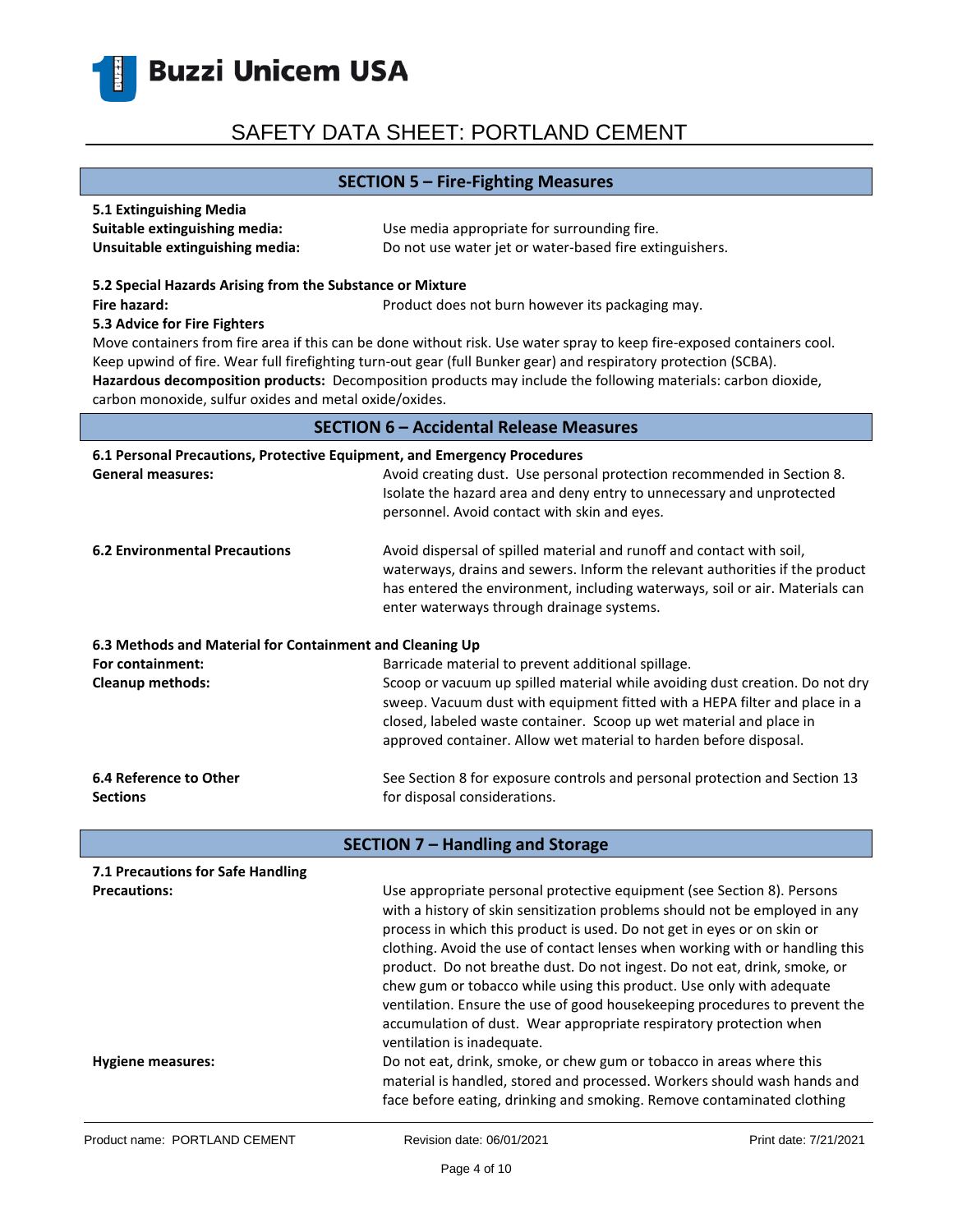## SAFETY DATA SHEET: PORTLAND CEMENT

and protective equipment before entering eating areas. See also Section 8 for additional information on hygiene measures.

| 7.2 Conditions for Safe Storage<br><b>Storage conditions:</b><br><b>Conditions to avoid:</b> | Keep out of the reach of children. Avoid any dust buildup by frequent<br>cleaning and suitable construction of the storage area. Do not store in an<br>area equipped with emergency water sprinklers. Clean up spilled material<br>promptly. Keep in the original container or an approved alternative made<br>from a compatible material and keep the container tightly closed when not<br>in use. Empty containers retain product residue and can be hazardous. Do<br>not reuse container.<br>Water/moisture exposure will cause material to generate heat. Keep away |
|----------------------------------------------------------------------------------------------|-------------------------------------------------------------------------------------------------------------------------------------------------------------------------------------------------------------------------------------------------------------------------------------------------------------------------------------------------------------------------------------------------------------------------------------------------------------------------------------------------------------------------------------------------------------------------|
|                                                                                              | from fluoride compounds, strong acids and oxidizers. Portland cement<br>dissolves in hydrofluoric acid, producing corrosive silicon tetrafluoride gas.                                                                                                                                                                                                                                                                                                                                                                                                                  |
| <b>7.3 Specific End Uses</b>                                                                 | Portland cement is a gray powder used as a binding ingredient in concrete<br>and mortar mixes which are used in construction.                                                                                                                                                                                                                                                                                                                                                                                                                                           |

### **SECTION 8 – Exposure Controls/Personal Protection**

### **8.1 Control Parameters**

### **Exposure limits for individual components:**

| Component                                                             | OSHA PEL (mg/m <sup>3</sup> ) | ACGIH TLV $(mg/m3)$ | NIOSH REL( $mg/m3$ ) |
|-----------------------------------------------------------------------|-------------------------------|---------------------|----------------------|
| Portland cement                                                       | 15(T); 5(I)                   | 1(1)                | 10(T); 5(I)          |
| Calcium carbonate (limestone)                                         | 15(T); 5(I)                   | 10 (I)              | 10(T); 5(I)          |
| Calcium sulfate (gypsum)                                              | 15(T); 5(I)                   | 10 (I)              | 10(T); 5(I)          |
| Crystalline silica (as quartz)                                        | $0.05$ (I)                    | $0.025$ (1)         | $0.05$ (I)           |
| Calcium oxide (quicklime)                                             |                               |                     |                      |
| Magnesium oxide (as magnesia)                                         | 15                            | 10(1)               | Not established      |
| Sodium sulfate                                                        | 15(T); 5(I)                   | 10(1)               | 10(T); 5(I)          |
| Potassium sulfate                                                     | 15(T); 5(I)                   | 10 (I)              | 10(T); 5(I)          |
| Nuisance dust (PNOC)                                                  | 15(T); 5(R)                   | 10(T); 3(R)         | Not established      |
| $T =$ total dust, $R =$ respirable fraction, $I =$ inhalable aerosol. |                               |                     |                      |

### **8.2 Exposure Controls**

| <b>Engineering controls:</b>   | Use product outdoors and in well-ventilated areas; otherwise employ<br>natural or mechanical ventilation or other engineering controls to maintain<br>exposure within applicable exposure limits.                                                              |
|--------------------------------|----------------------------------------------------------------------------------------------------------------------------------------------------------------------------------------------------------------------------------------------------------------|
| Personal protective equipment: | Protective clothing, gloves, eye protection, insufficient ventilation wear<br>respiratory protection.                                                                                                                                                          |
| Skin and body:                 | Wear long sleeved shirts and trousers while using this product. Wear<br>water-proof boots. If working in dusty conditions, impervious over<br>garments are recommended.                                                                                        |
| Hands:                         | Protective gloves with wrist/arm cuffs should be worn to avoid direct<br>contact with skin.                                                                                                                                                                    |
| Face and eyes:                 | Safety glasses with side shields or protective goggles should be worn while<br>using this product. For extremely dusty conditions, non-vented goggles or<br>goggles with indirect venting are recommended. Avoid contact lens wear<br>when using this product. |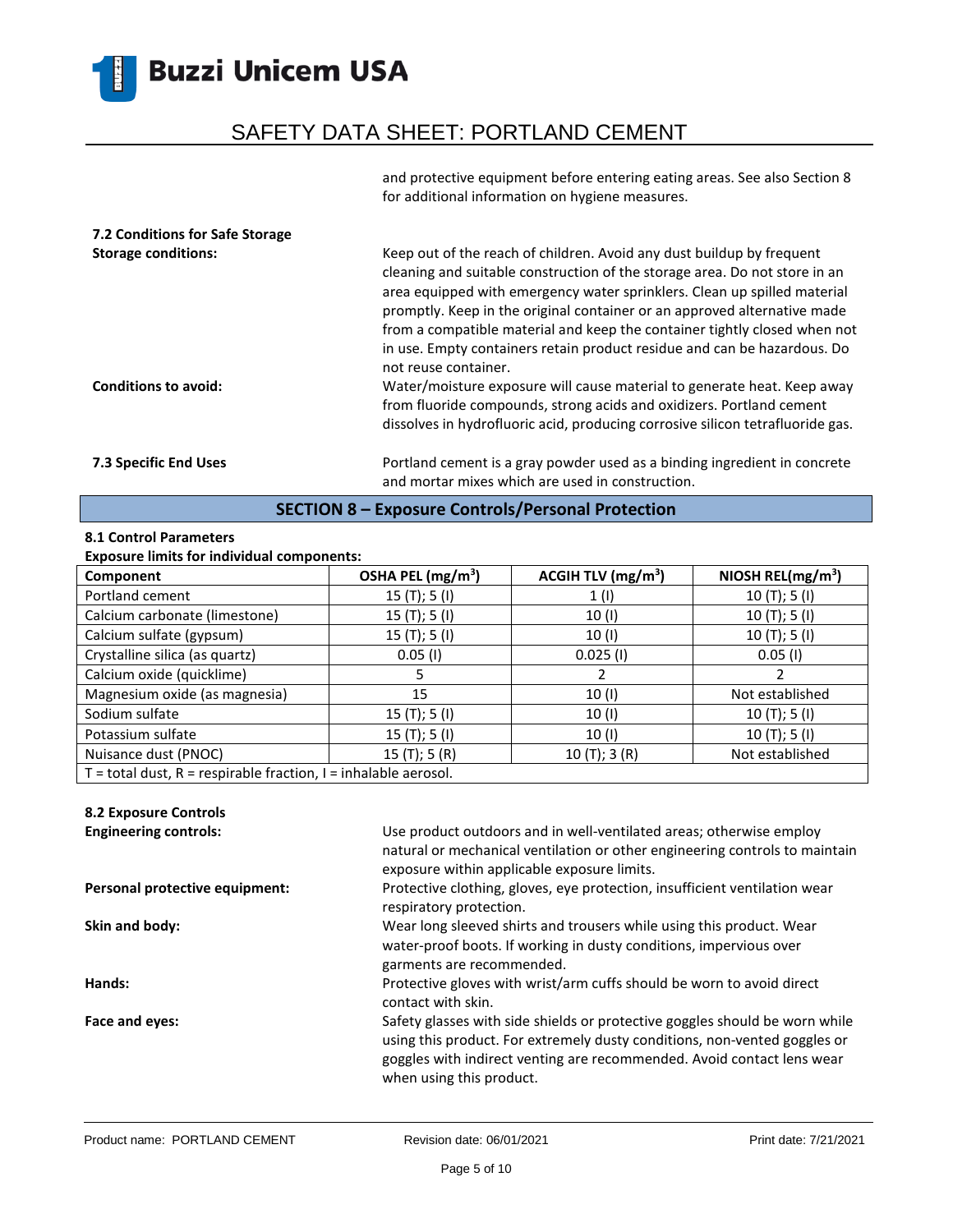# SAFETY DATA SHEET: PORTLAND CEMENT

| <b>Respiratory:</b>            | The use of a NIOSH approved dust respirator or filtering facepiece is<br>recommended in poorly ventilated areas or when permissible exposure<br>limits may be exceeded. Respirators should be selected by and used under<br>the direction of a trained health and safety professional following<br>requirements found in OSHA's respirator standard (29 CFR 1910.134) and<br>ANSI's standard for respiratory protection (Z88.2). |
|--------------------------------|----------------------------------------------------------------------------------------------------------------------------------------------------------------------------------------------------------------------------------------------------------------------------------------------------------------------------------------------------------------------------------------------------------------------------------|
| <b>Personal hygiene:</b>       | Clean water should always be readily available for skin and (emergency)<br>eye washing. Periodically wash areas contacted by Portland cement with a<br>pH neutral soap and clean, uncontaminated water. If clothing becomes<br>saturated with Portland cement, garments should be removed and<br>replaced with clean, dry clothing.                                                                                              |
| <b>Environmental controls:</b> | Emissions from ventilation or work process equipment should be<br>monitored to verify compliance with the requirements of environmental<br>protection legislation. Avoid dispersal of spilled material and runoff and<br>contact with soil, waterways, drains and sewers.                                                                                                                                                        |
| <b>Other information:</b>      | Do not eat, drink, or smoke while using this product; avoid hand-to-mouth<br>contact.                                                                                                                                                                                                                                                                                                                                            |

**SECTION 9 – Physical and Chemical Properties**

### **9.1 Information on Basic Physical and Chemical Properties**

| <b>Physical state:</b>                         | Solid                              |
|------------------------------------------------|------------------------------------|
| Appearance:                                    | Powder                             |
| Color:                                         | Grey or white                      |
| Odor:                                          | Odorless                           |
| <b>Odor threshold:</b>                         | No data available                  |
| pH:                                            | 12 - 13 (Highly alkaline when wet) |
| Relative evaporation rate (n-butyl acetate=1): | No data available                  |
| <b>Melting point:</b>                          | $>1,000$ °C                        |
| <b>Freezing point:</b>                         | No data available                  |
| <b>Boiling point:</b>                          | $>1,000$ °C                        |
| Flash point:                                   | Not combustible                    |
| Auto-ignition temperature:                     | Not applicable                     |
| <b>Decomposition temperature:</b>              | Not determined                     |
| <b>Flammability limits in air:</b>             | Not flammable                      |
| Vapor pressure:                                | Not applicable                     |
| Relative vapor density at 20 °C:               | Not applicable                     |
| <b>Relative density:</b>                       | $3.15$ (Water = 1)                 |
| Solubility:                                    | Slight. (Water: 0.1 - 1 %)         |
| Log Pow:                                       | No data available                  |
| Log Kow:                                       | No data available                  |
| Viscosity, kinematic:                          | No data available                  |
| Viscosity, dynamic:                            | No data available                  |
| <b>Explosive properties:</b>                   | No data available                  |
| <b>Oxidizing properties:</b>                   | No data available                  |
| <b>Explosive limits:</b>                       | No data available                  |
|                                                |                                    |

**9.2 Other Information 19.2 Other Information No other information available.**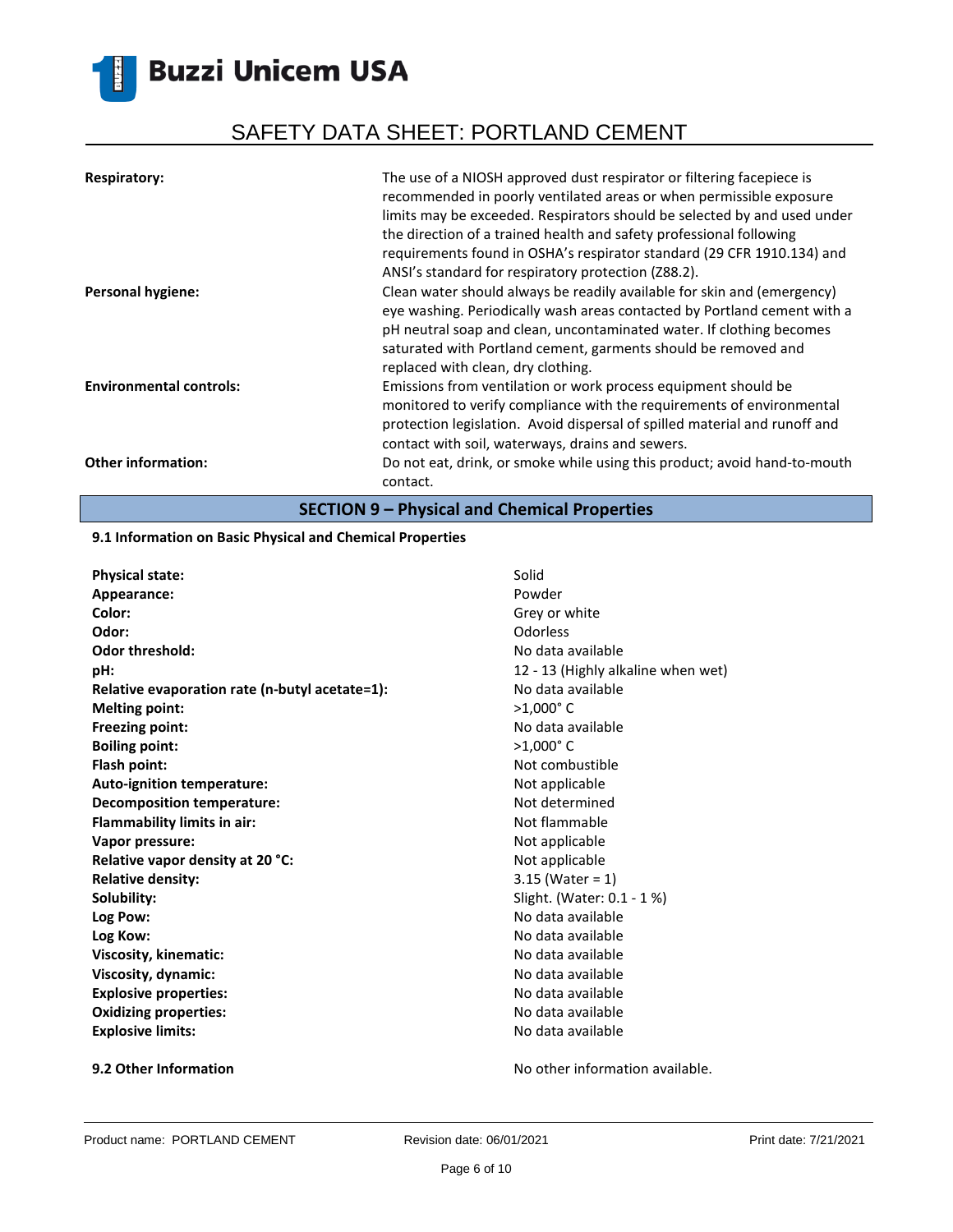# SAFETY DATA SHEET: PORTLAND CEMENT

| SECTION 10 - Stability and Reactivity   |                                                                                                                                                                                                                                                                                                                                                                                                                                                                                                                                                                              |
|-----------------------------------------|------------------------------------------------------------------------------------------------------------------------------------------------------------------------------------------------------------------------------------------------------------------------------------------------------------------------------------------------------------------------------------------------------------------------------------------------------------------------------------------------------------------------------------------------------------------------------|
| 10.1 Reactivity                         | This product reacts slowly with water to form hardened hydrated<br>compounds, releasing heat and producing a strong alkali solution.                                                                                                                                                                                                                                                                                                                                                                                                                                         |
| 10.2 Chemical Stability                 | Product is stable under proper storage conditions. Keep dry while in<br>storage.                                                                                                                                                                                                                                                                                                                                                                                                                                                                                             |
| 10.3 Possibility of Hazardous Reactions | No dangerous reactions are known under conditions of normal use. Do<br>not mix with other chemical products.                                                                                                                                                                                                                                                                                                                                                                                                                                                                 |
| 10.4 Conditions to Avoid                | This product is incompatible with the following materials: oxidizing<br>materials, acids, aluminum and ammonium salt. Portland cement is highly<br>alkaline and will react with acids to produce a violent, heat-generating<br>reaction. Toxic gases or vapors may be given off depending on the acid<br>involved. Reacts with acids, aluminum metals and ammonium salts.                                                                                                                                                                                                    |
| 10.5 Incompatible Materials             | Aluminum powder and other alkali and alkaline earth elements will react<br>in wet mortar or concrete, liberating hydrogen gas. Limestone ignites on<br>contact with fluorine and is incompatible with acids, alum, ammonium<br>salts, and magnesium. Silica reacts violently with powerful oxidizing agents<br>such as fluorine, boron trifluoride, chlorine trifluoride, manganese<br>trifluoride, and oxygen difluoride yielding possible fire and/or explosions.<br>Silicates dissolve readily in hydrofluoric acid producing a corrosive gas -<br>silicon tetrafluoride. |

### 10.6 Hazardous Decomposition Products None known

### **SECTION 11 – Toxicological Information**

### **11.1 Information on toxicological effects**

Portland cement is a mixture of materials consisting of calcium silicates and calcium aluminates, calcium carbonate, crystalline silica, and other additives. May also contain small amounts of calcium oxide (a.k.a. quicklime) (CaO), magnesium oxide (MgO), sodium sulfate (Na2SO4), and potassium sulfate (K2SO4).

| <b>Acute toxicity:</b>                | Not classified.                                                                                                                       |
|---------------------------------------|---------------------------------------------------------------------------------------------------------------------------------------|
| LD50/LC50 data:                       | Not classified.                                                                                                                       |
| <b>Skin corrosion/irritation:</b>     | Causes irritation or chemical burns if exposed to moisture on skin.                                                                   |
| Critical eye damage/irritation:       | Causes serious eye injury due to chemical burns or mechanical irritation.                                                             |
| Respiratory or skin sensitization:    | Not reported/no data available.                                                                                                       |
| Germ cell mutagenicity:               | Not reported/no data available.                                                                                                       |
| Teratogenicity:                       | Not reported/no data available.                                                                                                       |
| Carcinogenicity:                      | Material contains trace amounts of crystalline silica, which may cause lung<br>cancer through repeated or prolonged exposure to dust. |
| Specific target organ toxicity        |                                                                                                                                       |
| (Single exposure):                    | May cause respiratory irritation.                                                                                                     |
| Specific target organ toxicity        |                                                                                                                                       |
| (Repeated exposure):                  | May cause damage to lungs through repeated or prolonged exposure.                                                                     |
| <b>Reproductive toxicity:</b>         | Not reported/no data available.                                                                                                       |
| <b>Aspiration respiratory hazard:</b> | Not reported/no data available.                                                                                                       |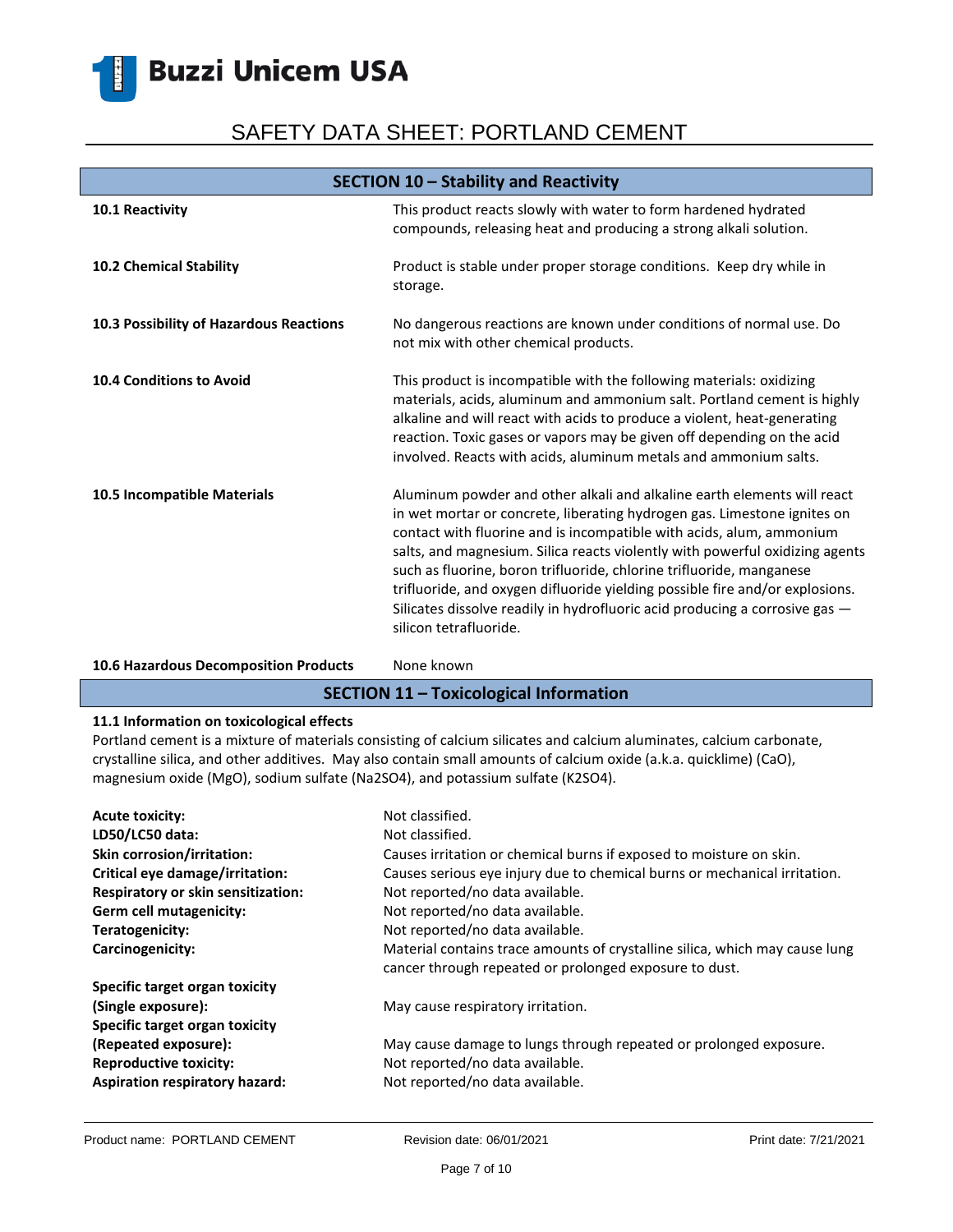

| <b>Symptoms: Eye contact:</b>           | Redness and itching. Extended contact may lead to corneal<br>abrasion/ulceration.                 |
|-----------------------------------------|---------------------------------------------------------------------------------------------------|
| <b>Symptoms: Skin contact:</b>          | Redness and itching. Extended contact may lead to chemical burns.                                 |
| <b>Symptoms: Inhalation:</b>            | Coughing, sneezing, mucous discharge and dyspnea. Extended contact may<br>lead to chemical burns. |
| <b>Symptoms: Ingestion:</b>             | Irritation and chemical burns of mouth and throat.                                                |
| <b>Other toxicological information:</b> | No additional data available.                                                                     |

| Component                                  | <b>Toxicity</b>                 | <b>Carc: IARC</b> | <b>Carc: NTP</b> | <b>Carc: OSHA</b> |
|--------------------------------------------|---------------------------------|-------------------|------------------|-------------------|
| Portland cement                            | No data                         | Not listed        | Not listed       | Not listed        |
| Calcium oxide                              | Oral LD50 Rat 500 mg/kg         | Not listed        | Not listed       | Not listed        |
| Magnesium oxide (Inhalable                 |                                 | Not listed        | Not listed       | Not listed        |
| fraction)                                  | Oral LD50 Rat 810 mg/kg         |                   |                  |                   |
| Calcium sulfate                            | Oral LD50 Rat >2000 mg/kg       | Not listed        | Not listed       | Not listed        |
| Crystalline silica (as quartz)             | Oral LD50 Rat >22,500 mg/kg     | Group 1           | Known            | Not listed        |
|                                            | LC50 Carp >10,000 mg/L (72 hr.) |                   |                  |                   |
| Nuisance dust (PNOC)                       |                                 | Not listed        | Not listed       | Not listed        |
| <b>SECTION 12 - Ecological Information</b> |                                 |                   |                  |                   |

| 12.1 General ecotoxicity                    | Not classified.                                                                                |
|---------------------------------------------|------------------------------------------------------------------------------------------------|
| 12.2 Persistence and Biodegradability       | No data available.                                                                             |
| 12.3 Bioaccumulation potential              | No data available.                                                                             |
| 12.4 Mobility in soil to groundwater        | No data available.<br>Avoid release to the environment. Prevent material from entering sewers, |
| 12.5 Other adverse effects                  | drains, ditches or waterways.                                                                  |
| <b>SECTION 13 - Disposal Considerations</b> |                                                                                                |

| 13.1 Waste treatment methods<br>Waste disposal recommendations: | The generation of waste should be avoided or minimized wherever<br>possible. Disposal of this product, solutions and any by-products should<br>comply with the requirements of environmental protection and waste<br>disposal legislation and any regional local authority requirements. Dispose<br>of surplus and non-recyclable products via a licensed waste disposal<br>contractor. Untreated waste should not be released to the sewer unless<br>fully compliant with the requirements of all authorities with jurisdiction.<br>Waste packaging should be recycled. Incineration or landfill should only be<br>considered when recycling is not feasible. This material and its container<br>must be disposed of in a safe manner. Care should be taken when handling<br>empty containers that have not been cleaned or rinsed out. Empty<br>containers or liners may retain some product residues. |
|-----------------------------------------------------------------|----------------------------------------------------------------------------------------------------------------------------------------------------------------------------------------------------------------------------------------------------------------------------------------------------------------------------------------------------------------------------------------------------------------------------------------------------------------------------------------------------------------------------------------------------------------------------------------------------------------------------------------------------------------------------------------------------------------------------------------------------------------------------------------------------------------------------------------------------------------------------------------------------------|
| <b>Additional information:</b>                                  | Avoid creating or breathing dust during disposal. Avoid contact with skin<br>and eyes.                                                                                                                                                                                                                                                                                                                                                                                                                                                                                                                                                                                                                                                                                                                                                                                                                   |
| Ecology - waste materials:                                      | Avoid release to the environment. Prevent material from entering sewers,<br>drains, ditches or waterways                                                                                                                                                                                                                                                                                                                                                                                                                                                                                                                                                                                                                                                                                                                                                                                                 |

### **SECTION 14 – Transport Information**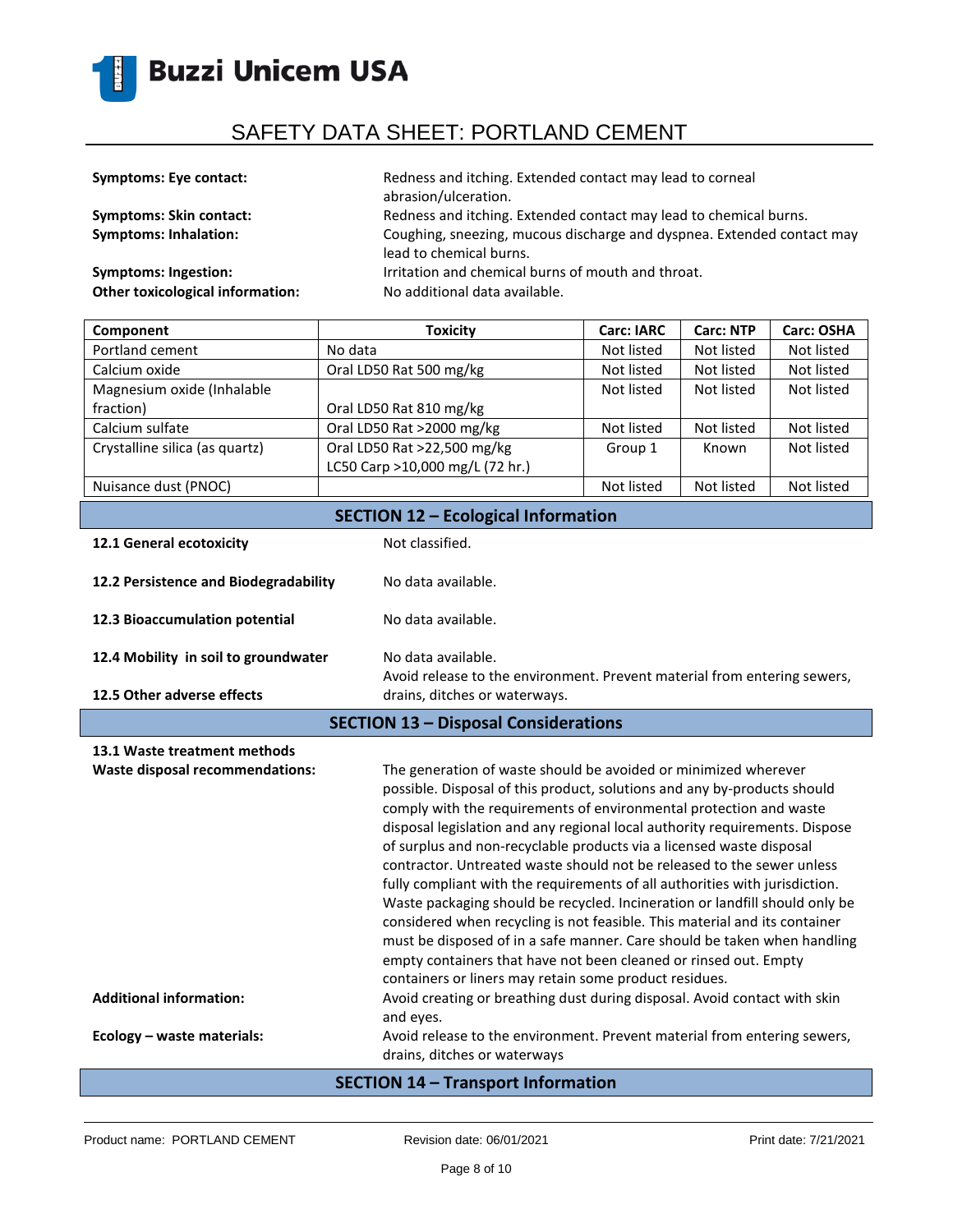

| UN number                               | Not regulated.                                                                                                                                                                                                       |
|-----------------------------------------|----------------------------------------------------------------------------------------------------------------------------------------------------------------------------------------------------------------------|
| Proper UN shipping name:                | Not applicable.                                                                                                                                                                                                      |
| <b>Transport hazard class:</b>          | Not applicable.                                                                                                                                                                                                      |
| Packing group number:                   | Not applicable.                                                                                                                                                                                                      |
| <b>Environmental hazard/IMDG code:</b>  | Not available.                                                                                                                                                                                                       |
| <b>Special guidance or precautions:</b> | Transport product in sealed containers. Avoid creating dust. Avoid release<br>to the environment. Ensure that persons transporting the product know<br>what to do in the event of an accidental release or spillage. |
| SECTION 15 - Regulatory Information     |                                                                                                                                                                                                                      |

| <b>U.S. Federal regulations:</b>       | This product contains one or more chemical components or ingredients<br>that may require identification and/or reporting under SARA Section 302,<br>SARA Section 311/312/313, CERCLA and/or TSCA. An examination of the<br>components of this product should be conducted by a qualified<br>environmental professional to determine if such identification or reporting<br>is required by federal law.<br>Components: Portland cement, Silica (Crystalline), Iron oxide.                                                                                                                                         |
|----------------------------------------|------------------------------------------------------------------------------------------------------------------------------------------------------------------------------------------------------------------------------------------------------------------------------------------------------------------------------------------------------------------------------------------------------------------------------------------------------------------------------------------------------------------------------------------------------------------------------------------------------------------|
| <b>State regulations:</b>              | This product contains one or more chemical components or ingredients<br>that are included or listed on the hazardous substances lists for one or<br>more of the following states: California, Maine, Massachusetts, Minnesota,<br>New Jersey, Pennsylvania and Rhode Island. An examination of the<br>components of this product should be conducted by a qualified<br>environmental or safety and health professional to determine the specific<br>requirements for those states.<br>Components: Portland cement, Limestone (calcium carbonate),<br>Gypsum (calcium sulfate), Silica (Crystalline), Iron oxide. |
| <b>California Proposition 65:</b>      | WARNING! This product contains crystalline silica and chemicals<br>(trace metals) known to the State of California to cause cancer, birth<br>defects or other reproductive harm. California law requires the above<br>warning in the absence of definitive testing to prove the defined risks do<br>not exist.                                                                                                                                                                                                                                                                                                   |
| <b>SECTION 16 - Other Information</b>  |                                                                                                                                                                                                                                                                                                                                                                                                                                                                                                                                                                                                                  |
| <b>History</b><br><b>Last Revised:</b> | 1 June 2021                                                                                                                                                                                                                                                                                                                                                                                                                                                                                                                                                                                                      |

### **Additional information**

Previous versions: 1 June 2018

Working safely with this product requires the user to recognize that Portland cement chemically reacts with water, and that some of the intermediate products of this reaction (that is, those present while the cement product is "setting") pose a far greater hazard than dry Portland cement.

1 June 2015

Wet Portland cement can cause caustic burns to unprotected skin, sometimes referred to as cement burns. Employees cannot rely on pain or discomfort to alert them to cement burns because cement burns may not cause immediate pain